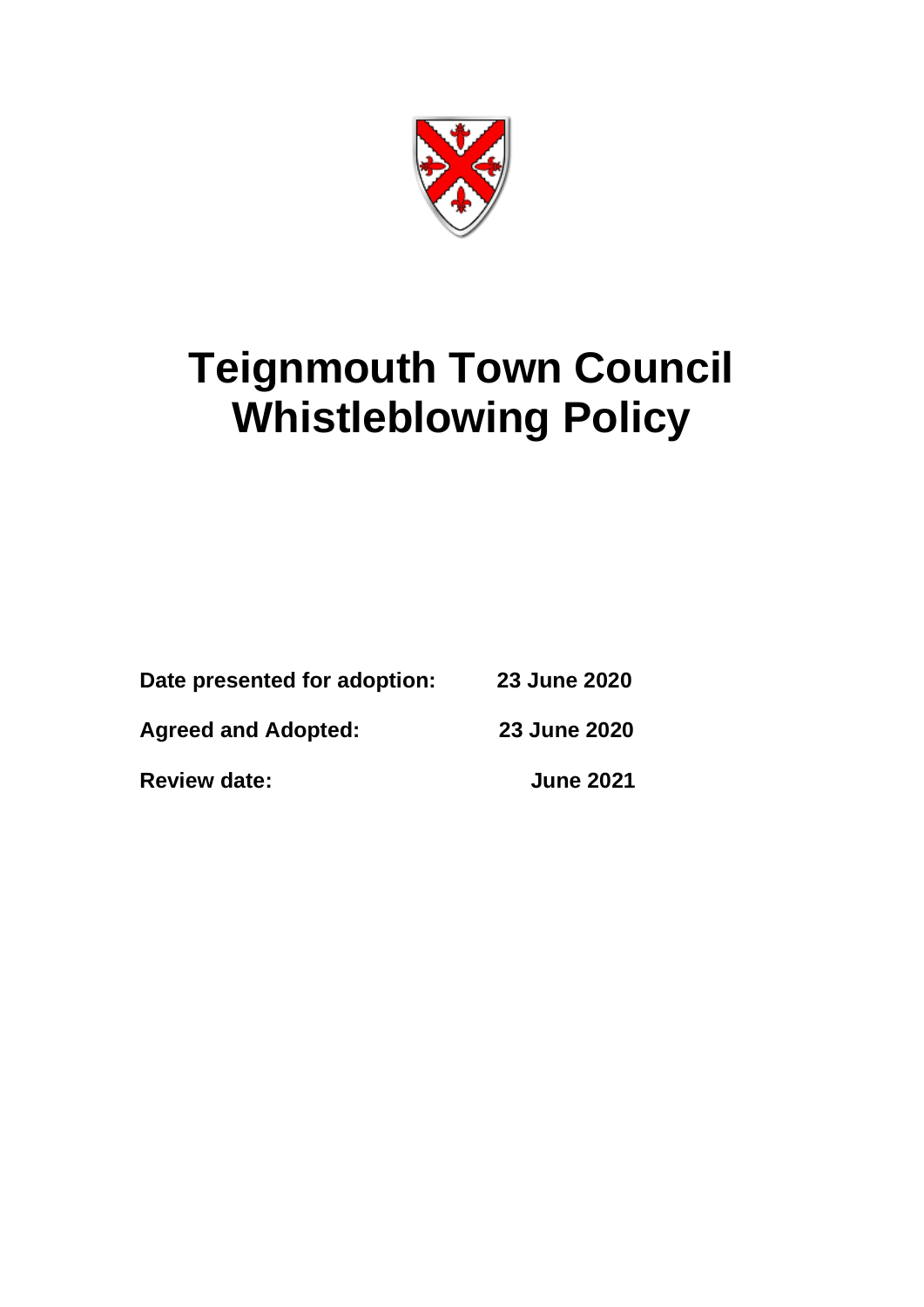#### **Teignmouth Town Council Whistleblowing Policy**

## **1 Policy Statement**

Employees are often the first to realise that there may be something wrong within their organisation. However, they may not feel able to express their concerns because they feel that speaking up would be disloyal to their colleagues or to their employer. They may also be apprehensive about the consequences and they may mistakenly feel that it may be easier, therefore, to ignore the concern rather than report what may be no more than a suspicion of malpractice.

Teignmouth Town Council is committed to the highest standards of openness, probity, and accountability. It expects employees, and others that it deals with, who have serious concerns about any aspect of the Council's work, to come forward and voice those concerns. The word 'whistleblowing' in this procedure refers to the disclosure, internally or externally, by employees of malpractice, as well as illegal acts or omissions at work.

This policy makes it clear that all employees can report, in a confidential manner, their concerns without fear of victimisation, subsequent discrimination or disadvantage, and is intended to encourage and enable serious concerns to be raised with the Council, rather than overlooking a problem or 'blowing the whistle' outside. It is stressed that under the Public Interest Disclosure Act 1998, employees of the Council who speak out against corruption or malpractice at work have statutory protection against victimisation, dismissal or other disadvantage.

#### **1 Scope**

This policy applies to employees of Teignmouth Town Council. Agency workers, casual workers and other individuals performing functions for the Council, such as contractors, are also encouraged to use the procedure.

#### **2 Aims**

This policy aims to:

- Encourage employees to feel confident in raising serious concerns in those cases where they do not wish to use the normal reporting routes within their departments;
- Provide alternative avenues for raising concerns;
- Ensure that responses to concerns are made; and
- Reassure employees that they will be protected from possible reprisals or victimisation if they have made a qualifying disclosure to address their concerns.

#### **3 Background**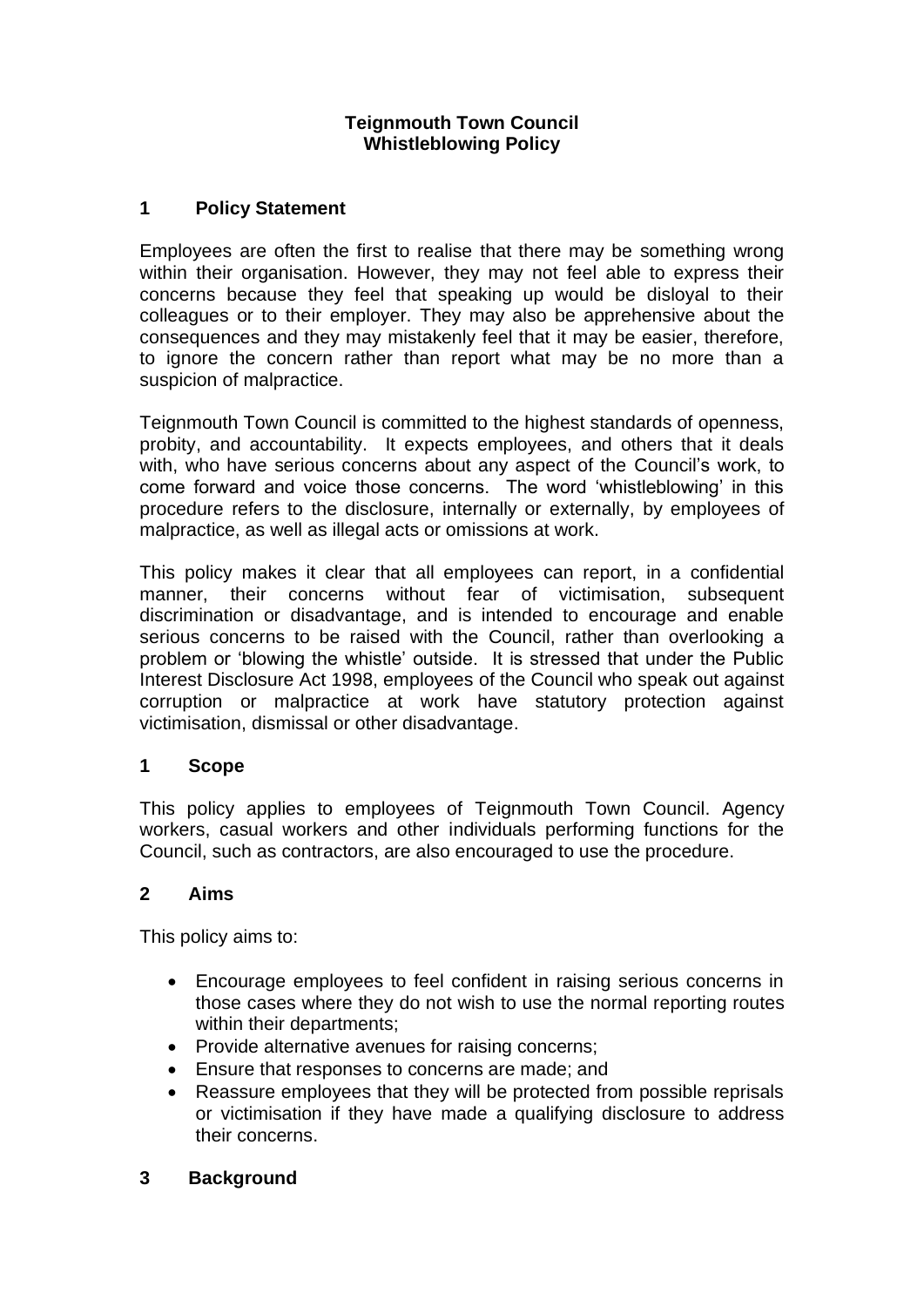The law provides protection for employees who raise legitimate concerns about specified matters. These are called 'qualifying disclosures'. A qualifying disclosure is one made in the public interest by an employee who has a reasonable belief that one of the following is being, has been, or is likely to be committed:

- A criminal offence;
- A miscarriage of justice;
- An act creating a risk to health and safety;
- An act causing damage to the physical environment;
- A breach of any other legal obligation; or
- Concealment of any of the above

An employee who makes such a protected disclosure has the right not to be dismissed, subjected to any other detriment (e.g. disciplinary action), or victimised because he/she has made a disclosure.

The employee has no responsibility for investigating the matter; it is Teignmouth Town Council's responsibility to ensure that an investigation takes place.

The Council fully understands that employees who are members of a Trade Union may, in the first instance, wish to seek advice and guidance from their Union on the application of this Procedure.

This procedure is for disclosures about matters other than a breach of an employee's own contract of employment. If an employee is concerned that his/her own contract has been, or is likely to be, broken, he/she should use the Council's Grievance Procedure.

## **4 Safeguards**

#### **4.1 Harassment or Victimisation**

Teignmouth Town Council recognises that the decision to report a concern can be a difficult one to make, not least because of the fear of reprisal from the person(s) who is/are the subject of the complaint. However, if employees state the truth when making a disclosure they should have nothing to fear because they will be doing their duty to their employer and those for whom they are providing a service.

Teignmouth Town Council will not tolerate any form of harassment or victimisation by any worker and will take appropriate action to protect individuals when they make a qualifying disclosure.

## **4.2 Confidentiality**

All concerns will be treated in confidence and every effort will be made to protect an employee's identity if that is their wish. At the appropriate time,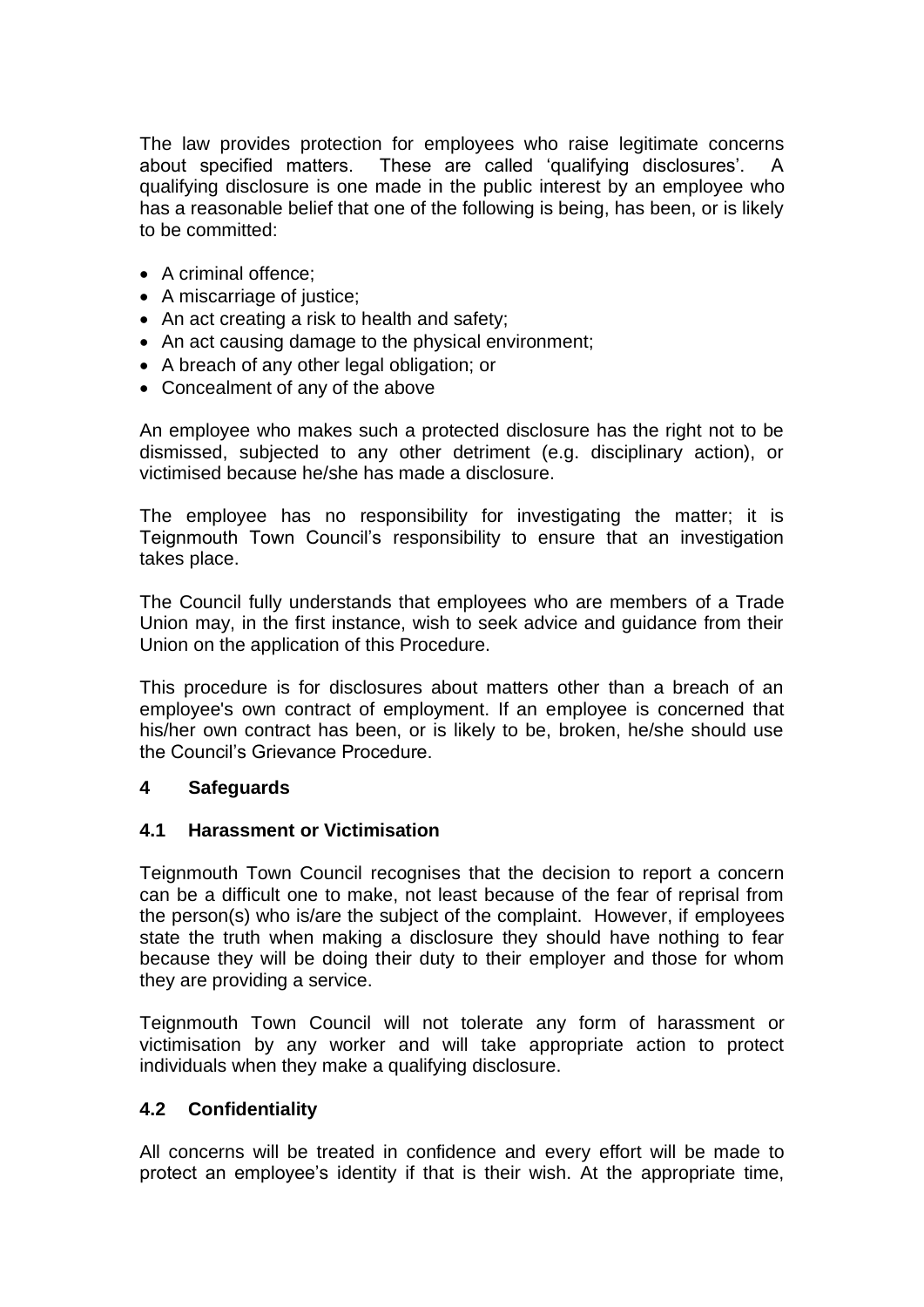however, they may need to be called as a witness, following a full factual investigation of the concerns raised.

## **4.3 Anonymous Allegations**

In order to ensure that employees receive the protection of the Public Interest Disclosure Act 1998, employees should put their name to their concern. Concerns expressed anonymously are much less convincing. Anonymous concerns and allegations will therefore be investigated at the discretion of the Council.

In exercising the discretion the factors to be taken into account would include:

- The seriousness of the issues raised;
- The credibility of the concern; and
- The likelihood of confirming the allegation from factual evidence.

## **4.4 Unsubstantiated Allegations**

If an employee makes an allegation which they reasonably believe to be true but it is not confirmed by the investigation, no action will be taken against them. However, if they make an allegation frivolously, maliciously, or for personal gain, disciplinary action may be taken against them.

# **5 Procedure for Making A Disclosure**

## **5.1 Step One – Raising a Concern**

Whenever possible you should raise your concern with your line manager. If this is not appropriate, you should approach the Town Clerk. If the complaint is about the Town Clerk then your concern should be raised with the Chair of the HR Committee.

## **5.2 Step Two – How The Council Will Respond**

The action taken will depend on the nature of the concern. The matters raised may:

- be investigated internally by management, or through the disciplinary or other internal process
	- be referred to the Police
	- be referred to the External Auditor
	- form the subject of an independent inquiry.

In order to protect individuals and the Council, initial enquiries will be made to decide whether an investigation is appropriate and, if so, what form it should take.

Concerns or allegations which fall within the scope of specific procedures of Teignmouth Town Council will normally be referred for consideration under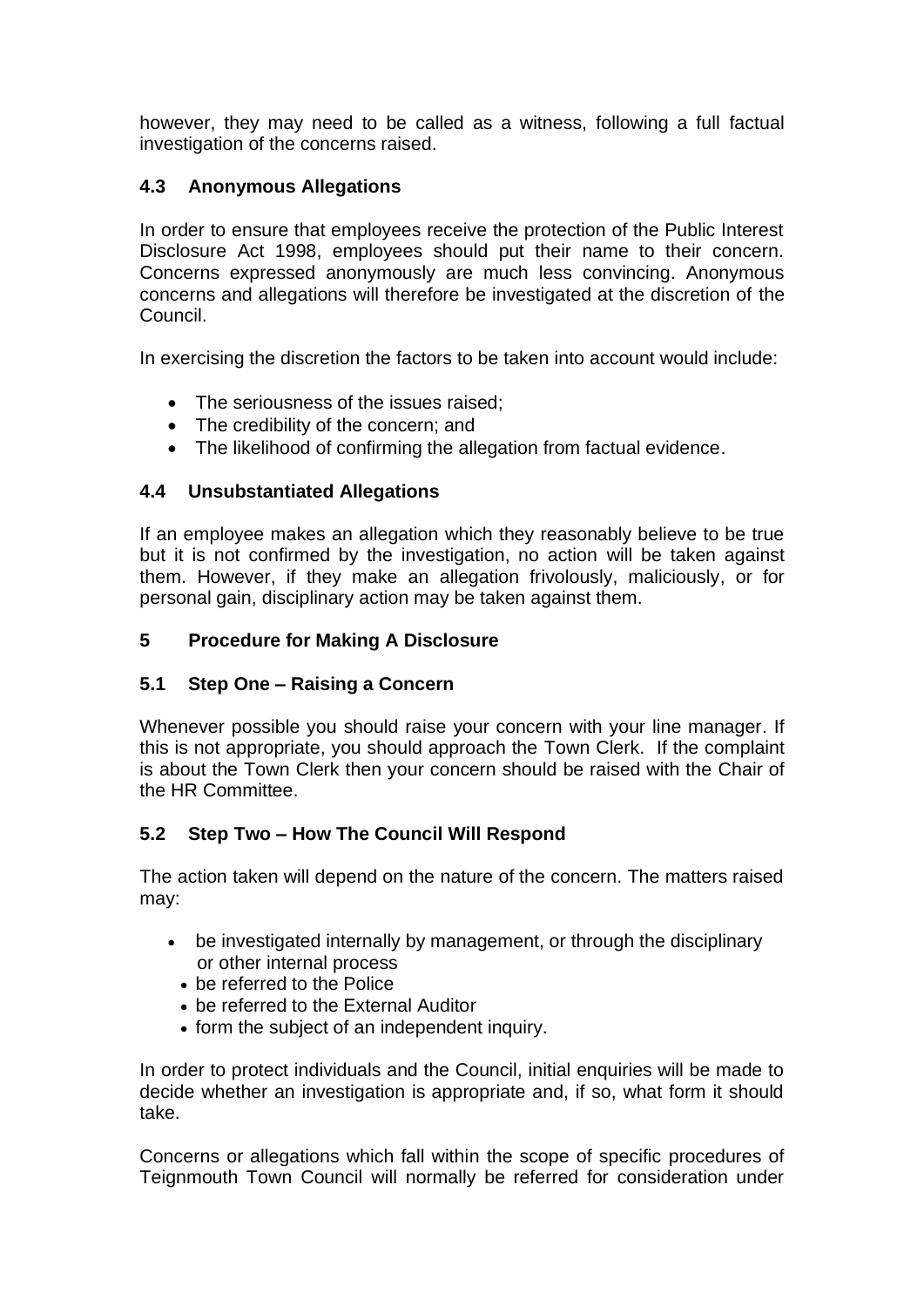those procedures. Some concerns may be resolved by agreed action without the need for investigation. If urgent action is required this will be taken before any investigation is conducted.

You will be written to within ten working days:

- acknowledging that the concern has been received
- indicating how the Council proposes to deal with the matter
- giving an estimate of how long it will take to provide a final response
- informing you if any initial enquiries have been made
- whether further investigations will take place and, if not, why not

#### **5.3 Contact**

The amount of contact between the officers considering the issues and you will depend on the nature of the matters raised, the potential difficulties involved and the clarity of the information provided. If necessary, further information will be sought.

#### **5.4 Attending Meetings**

When any meeting is arranged you have the right to be accompanied by a trade union representative or a workplace colleague who is not involved in the area of work to which the concern relates.

#### **5.5 Support**

Teignmouth Town Council will take steps to minimise any difficulties you may experience as a result of raising a concern. For instance, if you are required to give evidence in criminal or disciplinary proceedings, Teignmouth Town Council will advise or arrange for you to have advice about the procedure. Teignmouth Town Council will not tolerate harassment or victimisation (including informal pressures) and will take action to protect individuals who raise a concern in good faith.

Teignmouth Town Council accepts that you need to be assured that concerns will be properly addressed and, subject to legal constraints, will provide information about the outcomes of any investigations.

## **6 How The Matter Can Be Taken Further**

This procedure is intended to provide individuals with an avenue to raise concerns within Teignmouth Town Council. If you are not satisfied, and feel it is right to take the matter further, the following are possible contacts:

- Public Concern at Work
- Audit Commission
- the Police
- Health and Safety Executive
- Her Majesty's Revenue and Customs